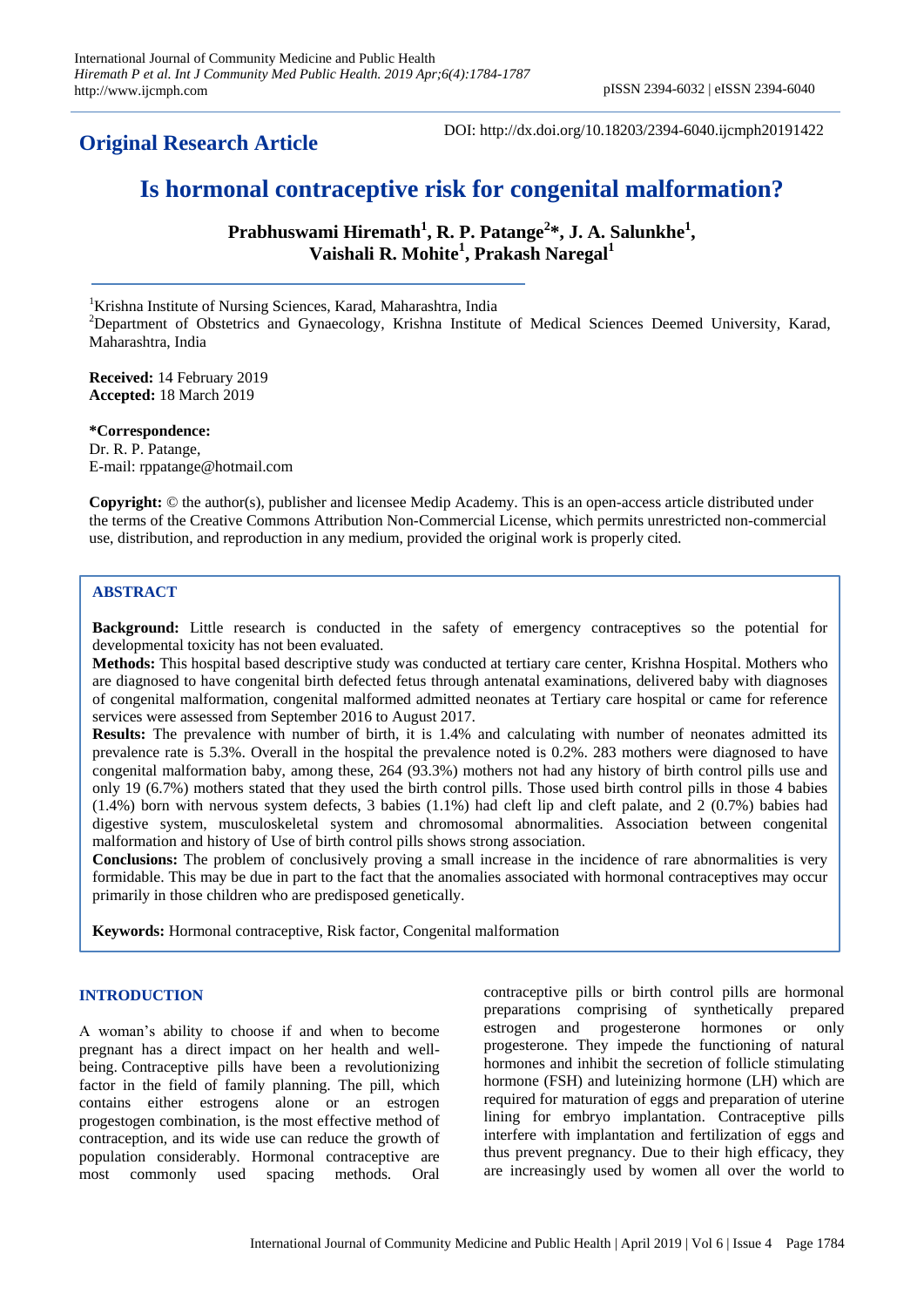prevent unwanted pregnancies. Knowledge and research on safety concerning with use of contraceptive pill is very limited. Decades of research on contraceptives shows association of developing veginal malignance tumor. Very limited studies are available on the relation between oral contraceptive pills use just before or during pregnancy and its effect on fetal development. It's still not clear that how long potential effects of these drugs lasts. Although the majority of previous studies have reported no association between OC use during pregnancy and birth defects, some studies have reported increased occurrence of neural tube defects, limb reduction defects, and urinary tract anomalies.<sup>1</sup> There has been some evidence that teratogenic potential still remains even after the contraceptive are discontinued prior to pregnancy.

There are two possible hypotheses proposed by Dr. Lalit ambani, which explain mechanism of contraceptive hormones producing malformations.<sup>14</sup> One hypotheses state that the contraceptive hormones have direct effect on gene mutation causing development of a specific malformation. Other hypothesis explains that Low metabolic clearance of the hormones lead to abnormal accumulation and acts as toxic to the embryo either directly or by reducing the availability of vitamins crucial to fetal growth, such as folic acid. Philip explained hormonal contraceptives; both progestogens and estrogens have been implicated as teratogens as well as mutagens in individual germ cells and when child subsequently conceived with that germ cell would be anomalous. 3

Emergency contraceptive is another aspect needed to be evaluated its effect on birth defects. The most common available emergency contraceptive regimens are highdose estrogen, danazol, mifepristone, an estradiollevonorgestrel combination, and levonorgestrel. World health organization has conducted large-scale clinical trial and stated that levonorgestrel as the gold standard in hormonal emergency contraception because of its improved tolerance and efficacy. <sup>2</sup> Little research is conducted in the safety of emergency contraceptives so the potential for developmental toxicity has not been evaluated.

#### **METHODS**

This hospital based descriptive study was conducted at tertiary care center, Krishna Hospital, attached to Krishna Institute of Medical Sciences "Deemed to Be University", Karad Maharashtra state, India. The aim of the study was to evaluate the prevalence and risk factors of congenital malformation. Mothers who are diagnosed to have congenital birth defected fetus through antenatal examinations, delivered baby with diagnoses of congenital malformation, congenital malformed admitted neonates at Tertiary care hospital or came for reference services were assessed from September 2016 to August 2017. Total 75136 babies were observed in pediatric outpatient department, 4092 babies in pediatric ward and 774 patients in neonatal intensive care unit.

#### **RESULTS**

In the present study researcher have gathered the data from two units, Pediatric unit and Maternity unit. Pediatric unit included pediatric outpatient department, pediatric ward and Neonatal Intensive Care Unit where 80002 patients were assessed. Prevalence is noted maximum in the neonatal intensive care unit 41 (5.3%), thereafter in pediatric ward 14 (0.3%), and in pediatric outpatient department 45 (1%). Maternity unit included maternity outpatient department, maternity ward which also included labor room. In the maternity outpatient department 50856 patients were visited in that 131 patients had the diagnosis of having congenital malformation fetus contributing to 0.3%. Whereas maternity ward had 3847 patients among those 52 (1.4%) had delivered congenital malformed babies. In our study considering the prevalence with number of birth, it is 1.4% and calculating with number of neonates admitted its prevalence rate is 5.3%. Overall in the hospital the prevalence noted is 0.2%.

| Area including inpatients and outpatient<br>department | <b>Total patients</b><br><b>attended</b> | <b>Numbers of congenital</b><br>malformation | Percentage $(\% )$ |
|--------------------------------------------------------|------------------------------------------|----------------------------------------------|--------------------|
| Total in pediatric units                               | 80002                                    | 100                                          | 0.12               |
| Total in maternity unit                                | 54703                                    | 183                                          | 0.33               |
| <b>Overall prevalence in hospital (Total)</b>          | 134705                                   | 283                                          | 0.2                |

### **Table 1: Prevalence of congenital malformation.**

The Table 2 explains congenital malformation and history of Use of birth control pills. 283 mothers were diagnosed to have congenital malformation baby, among these, 264 (93.3%) mothers not had any history of birth control pills use and only 19 (6.7%) mothers stated that they used the birth control pills. Those used birth control pills in those 4 babies (1.4%) born with nervous system defects, 3 babies (1.1%) had cleft lip and cleft palate, and 2 (0.7%) babies had digestive system, musculoskeletal system and chromosomal abnormalities. Association between congenital malformation and history of Use of birth control pills shows strong association.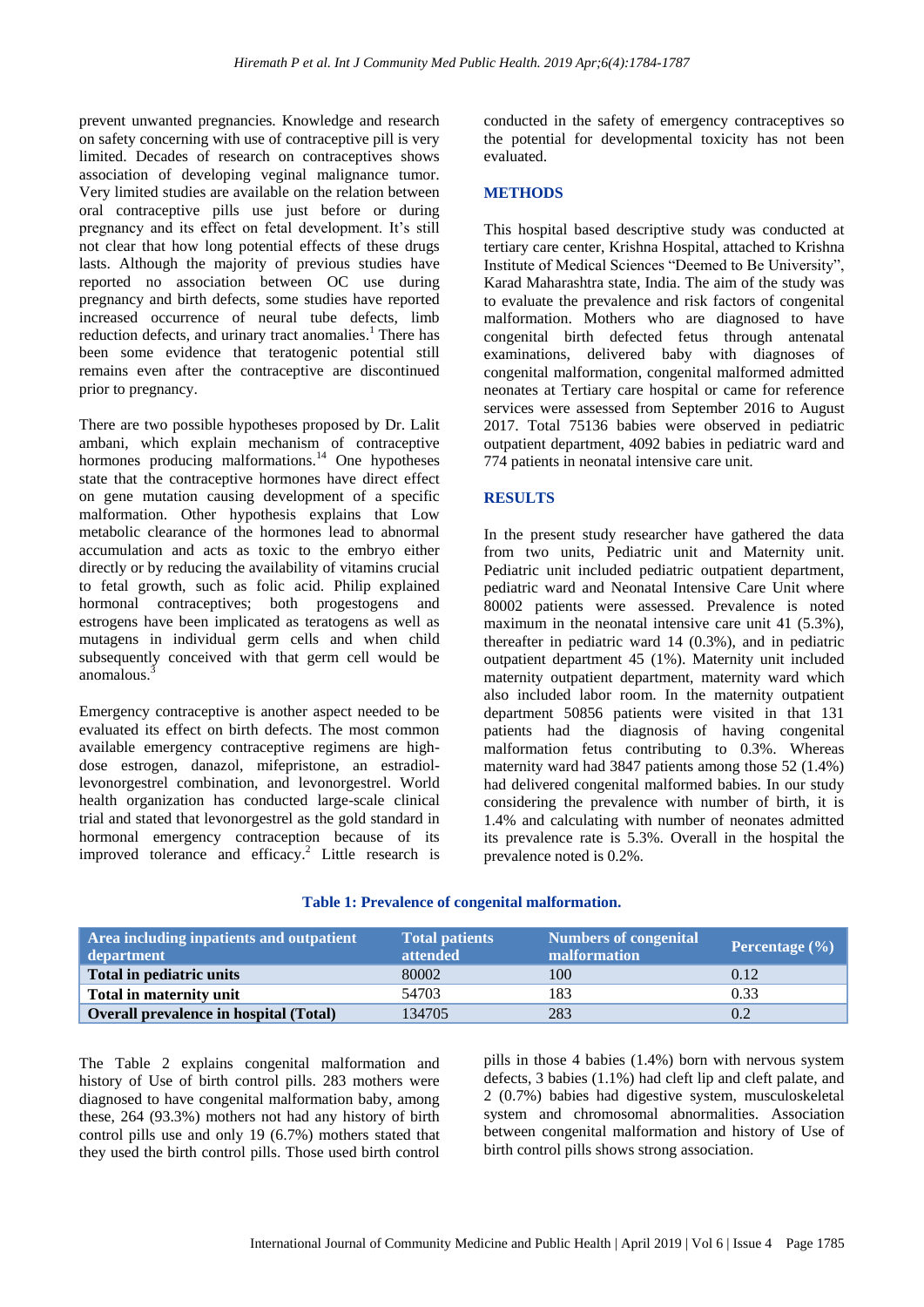|                                                                        | Use of birth control pills  |                |                |
|------------------------------------------------------------------------|-----------------------------|----------------|----------------|
| <b>System of congenital malformation</b>                               | N <sub>0</sub>              | <b>Yes</b>     | Total          |
| Congenital malformations of the nervous system                         | 59                          | 4              | 63             |
| Congenital malformations of eye, ear, face and neck                    | 2                           | $\Omega$       | $\overline{2}$ |
| Congenital malformations of the circulatory system                     | 51                          | 6              | 57             |
| Congenital malformations of the respiratory system                     | 5                           | $\Omega$       | 5              |
| Cleft lip and cleft palate                                             | 26                          | 3              | 29             |
| congenital malformations of the digestive system                       | 21                          |                | 23             |
| <b>Congenital malformations of genital organs</b>                      | 19                          | $\Omega$       | 19             |
| Congenital malformations of the urinary system                         | 21                          | $\Omega$       | 21             |
| Congenital malformations and deformations of the musculoskeletal<br>45 |                             | $\mathfrak{D}$ | 47             |
| system                                                                 |                             |                |                |
| Other congenital malformations                                         | $\mathcal{D}_{\mathcal{A}}$ | $\Omega$       | 2              |
| Chromosomal abnormalities, not elsewhere classified                    | 13                          | $\mathcal{D}$  | 15             |
| <b>Total</b>                                                           | 264 (93.3%)                 | $19(6.7\%)$    | 283            |

## **Table 2: Association of congenital malformation with use of birth control pills.**

## **DISCUSSION**

Malformation depends on many such as the specific agent (teratogens) used and its dosage, the time point in gestation during which the fetus was exposed, and the genetic susceptibility of the mother and the fetus. More relevant clinically are allegations that oral contraceptives are associated with cardiac defects, limb reduction defects, neural tube defects, hypospadias, and other anomalies. <sup>3</sup> Levy and associates were the first to claim that progestins cause cardiac anomalies.<sup>4</sup> Similar results were shown by Nora and Nora, Gal et al reported the relation between use of birth control pill and neural tube defect, even after excluding the other risk factors such as mother chronic diseases, advanced age and other predisposing factors.4,5 Levy et al noted a high incidence of hormone treatment in pregnancies leading to the birth of infants with transposition of great vessels.<sup>6</sup> Similar observations are made by Nora and Nora, Mulv hill et a1.<sup>7,8</sup> Brogan reported the risk for developing cleft lip and palate.<sup>9</sup> Janerich et al reported limb defect would be the risk for receiving hormonal therapy.<sup>10</sup> Spira et al found that malformation rate are almost equally frequent in hormonal exposed and unexposed pregnancies.<sup>11</sup>

There are many studies shows no co relation between congenital malformations and former contraceptive pilIusers. 12,13,15-21,23

In our result, we found maximum (93.3%) malformation were in those woman who has never exposed to hormonal contraceptives, and only 6.7% were diagnosed to have malformation with history of contraceptives use. As yet, there is no clear and definitive evidence on effects of oral contraceptives administered prior to or during pregnancy on malformations. Reviewing literature also shows contradictory results as exposure time duration before and during pregnancy is not mentioned accurately due to memory bias of mothers included in study, which is weakness of our study too. For women who have a breakthrough pregnancy during oral contraceptive use or even intentionally become pregnant within a few months of stopping oral contraceptive use, any exposure is unlikely to cause her fetus to develop a major birth defect. There is no literature demonstrating any heterogeneity in the risk of birth defects by oral contraceptive formulations. Many women may take contraceptive. According to some studies folate lacking is strongly linked to neural defect but in our study we asked mother who had malformation and taken contraceptives about folic acid intake. Al mother were had antenatal registration and prescribed folic acid right from the pregnancy. Hence folate deficiency is not directly linked to malformation but it may be due to hypotheses that contraceptives may decrease folate availability.

The problem of conclusively proving a small increase in the incidence of rare abnormalities is very formidable. This may be due in part to the fact that the anomalies associated with hormonal contraceptives may occur primarily in those children who are predisposed genetically.

## *Limitations*

Appropriate prospective surveys to study the pregnancy of women who had used hormonal contraceptives during or before pregnancy could give us much more definitive data. In understanding the exact effect of oral contraceptive as a teratogens effect on malformations it would be better to consider duration of exposure and exposure to progestogens only, estrogens only, and combined oral contraceptives. Duration of exposure of contraceptives before pregnancy is much important as low metabolic clearance of the hormones lead to abnormal accumulation of hormones effecting fetal development.

*Funding: No funding sources Conflict of interest: None declared Ethical approval: The study was approved by the Institutional Ethics Committee*